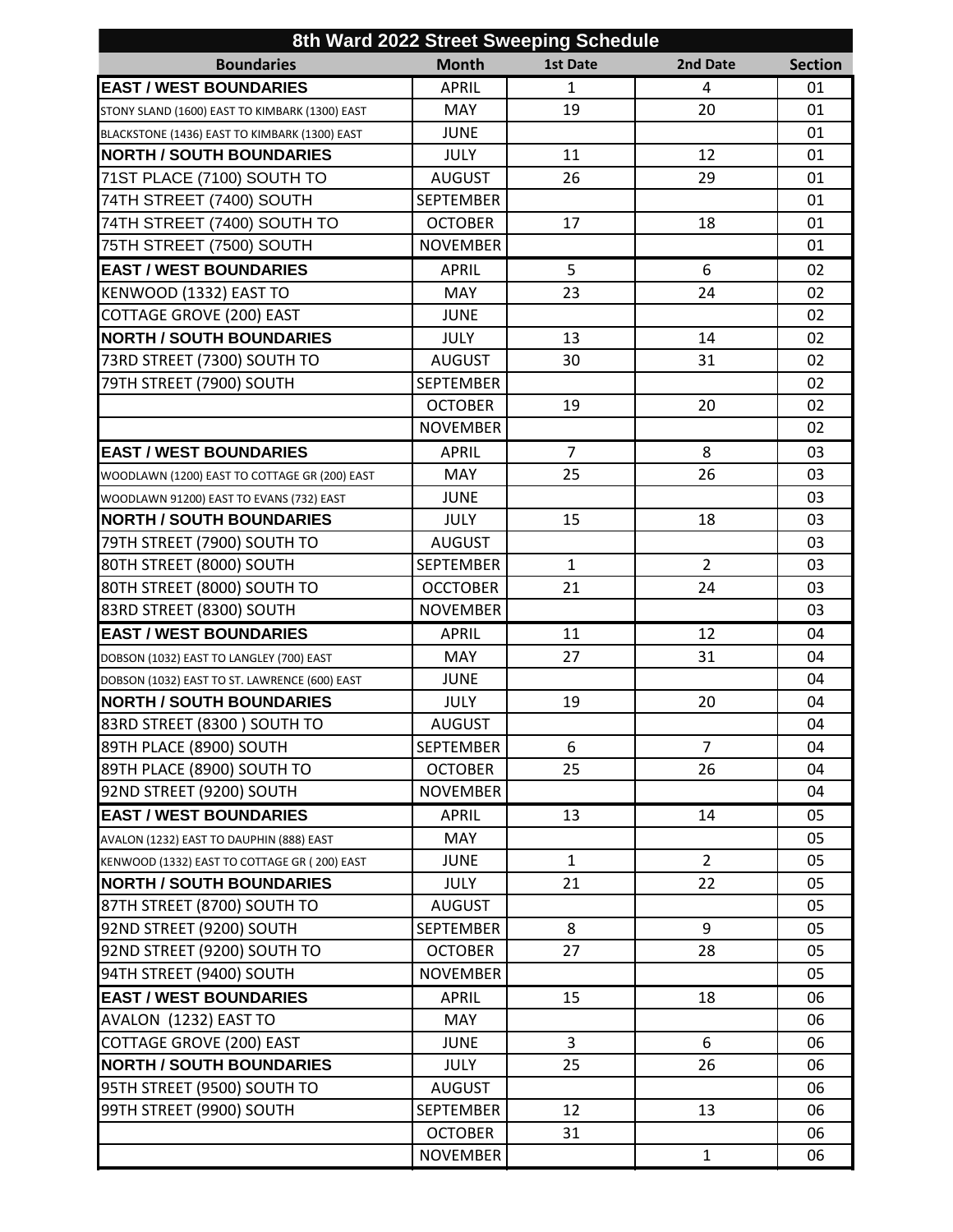| 8th Ward 2022 Street Sweeping Schedule          |                  |                 |                |                |  |  |  |
|-------------------------------------------------|------------------|-----------------|----------------|----------------|--|--|--|
| <b>Boundaries</b>                               | <b>Month</b>     | <b>1st Date</b> | 2nd Date       | <b>Section</b> |  |  |  |
| <b>EAST / WEST BOUNDARIES</b>                   | <b>APRIL</b>     | 19              | 20             | 07             |  |  |  |
| STONY ISLAND (1600) EAST TO                     | MAY              |                 |                | 07             |  |  |  |
| WOODLAWN (1200) EAST                            | <b>JUNE</b>      | $\overline{7}$  | 8              | 07             |  |  |  |
| <b>NORTH / SOUTH BOUNDARIES</b>                 | <b>JULY</b>      | 27              | 28             | 07             |  |  |  |
| 87THSTREET (8700) SOUTH TO                      | <b>AUGUST</b>    |                 |                | 07             |  |  |  |
| 94TH STREET (9400) SOUTH                        | <b>SEPTEMBER</b> | 14              | 15             | 07             |  |  |  |
|                                                 | <b>OCTOBER</b>   |                 |                | 07             |  |  |  |
|                                                 | <b>NOVEMBER</b>  | $\overline{2}$  | 3              | 07             |  |  |  |
| <b>EAST / WEST BOUNDARIES</b>                   | <b>APRIL</b>     | 21              | 22             | 08             |  |  |  |
| STONY ISLAND (1600) EAST TO                     | MAY              |                 |                | 08             |  |  |  |
| WOODLAWN (1200) EAST                            | <b>JUNE</b>      | 9               | 10             | 08             |  |  |  |
| <b>NORTH / SOUTH BOUNDARIES</b>                 | JULY             | 29              |                | 08             |  |  |  |
| 83RD STREET (8300) SOUTH TO                     | <b>AUGUST</b>    |                 | $\mathbf{1}$   | 08             |  |  |  |
| 87TH STREET (8700) SOUTH                        | <b>SEPTEMBER</b> | 16              | 19             | 08             |  |  |  |
|                                                 | <b>OCTOBER</b>   |                 |                | 08             |  |  |  |
|                                                 | <b>NOVEMBER</b>  | 4               | $\overline{7}$ | 08             |  |  |  |
| <b>EAST / WEST BOUNDARIES</b>                   | <b>APRIL</b>     | 25              | 26             | 09             |  |  |  |
| STONY ISLAND (1600) EAST TO                     | MAY              |                 |                | 09             |  |  |  |
| WOODLAWN (1200) EAST                            | <b>JUNE</b>      | 13              | 14             | 09             |  |  |  |
| <b>NORTH / SOUTH BOUNDARIES</b>                 | <b>JULY</b>      |                 |                | 09             |  |  |  |
| 79TH STREET (7900) SOUTH TO                     | <b>AUGUST</b>    | $\overline{2}$  | 3              | 09             |  |  |  |
| 83RD STREET (8300) SOUTH                        | <b>SEPTEMBER</b> | 20              | 21             | 09             |  |  |  |
|                                                 | <b>OCTOBER</b>   |                 |                | 09             |  |  |  |
|                                                 | <b>NOVEMBER</b>  | 8               | 9              | 09             |  |  |  |
| <b>EAST / WEST BOUNDARIES</b>                   | <b>APRIL</b>     | 27              | 28             | 10             |  |  |  |
| PAXTON (2200) EAST TO JEFFERY (2000) EAST       | MAY              |                 |                | 10             |  |  |  |
| CHAPPEL (2032) EAST TO STONY ISLAND (1600) EAST | <b>JUNE</b>      | 15              | 16             | 10             |  |  |  |
| CONSTANCE (1832) EAST TO STONY ISLAND (1600)    | JULY             |                 |                | 10             |  |  |  |
| <b>NORTH / SOUTH BOUNDRIES</b>                  | <b>AUGUST</b>    | $\overline{4}$  | 5              | 10             |  |  |  |
| 75THSTREET (7500) SOUTH TO 79TH STREET (7900)   | <b>SEPTEMBER</b> | 22              | 23             | 10             |  |  |  |
| 73RD STREET (7300) SOUTH TO 74TH STREET (7400)  | <b>OCTOBER</b>   |                 |                | 10             |  |  |  |
| 74TH STREET (7400) SOUTH TO 75TH STREET (7500)  | <b>NOVEMBER</b>  | 10              | 11             | 10             |  |  |  |
| <b>EAST / WEST BOUNDARIES</b>                   | <b>APRIL</b>     | 29              |                | 11             |  |  |  |
| JEFFERY (2000) EAST TO                          | <b>MAY</b>       |                 | $\overline{2}$ | 11             |  |  |  |
| STONY ISLAND (1600) EAST                        | <b>JUNE</b>      | 17              | 21             | 11             |  |  |  |
| <b>NORTH / SOUTH BOUNDARIES</b>                 | <b>JULY</b>      |                 |                | 11             |  |  |  |
| 75TH STREET (7500) SOUTH TO                     | <b>AUGUST</b>    | 8               | 9              | 11             |  |  |  |
| 79TH STREET (7900) SOUTH                        | <b>SEPTEMBER</b> | 26              | 27             | 11             |  |  |  |
|                                                 | <b>OCTOBER</b>   |                 |                | 11             |  |  |  |
|                                                 | <b>NOVEMBER</b>  | 14              | 15             | 11             |  |  |  |
| <b>EAST / WEST BOUNDARIES</b>                   | <b>APRIL</b>     |                 |                | 12             |  |  |  |
| JEFFERY (2000) EAST TO                          | MAY              | $\overline{3}$  | 4              | 12             |  |  |  |
| STONY ISLAND 91600) EAST                        | <b>JUNE</b>      | 22              | 23             | 12             |  |  |  |
| <b>NORTH / SOUTH BOUNDARIES</b>                 | <b>JULY</b>      |                 |                | 12             |  |  |  |
| 79THSTREET (7900) SOUTH TO                      | <b>AUGUST</b>    | 10              | 11             | 12             |  |  |  |
| 83RD STREET (8300) SOUTH                        | <b>SEPTEMBER</b> | 28              | 29             | 12             |  |  |  |
|                                                 | <b>OCTOBER</b>   |                 |                | 12             |  |  |  |
|                                                 | <b>NOVEMBER</b>  | 16              | 17             | 12             |  |  |  |